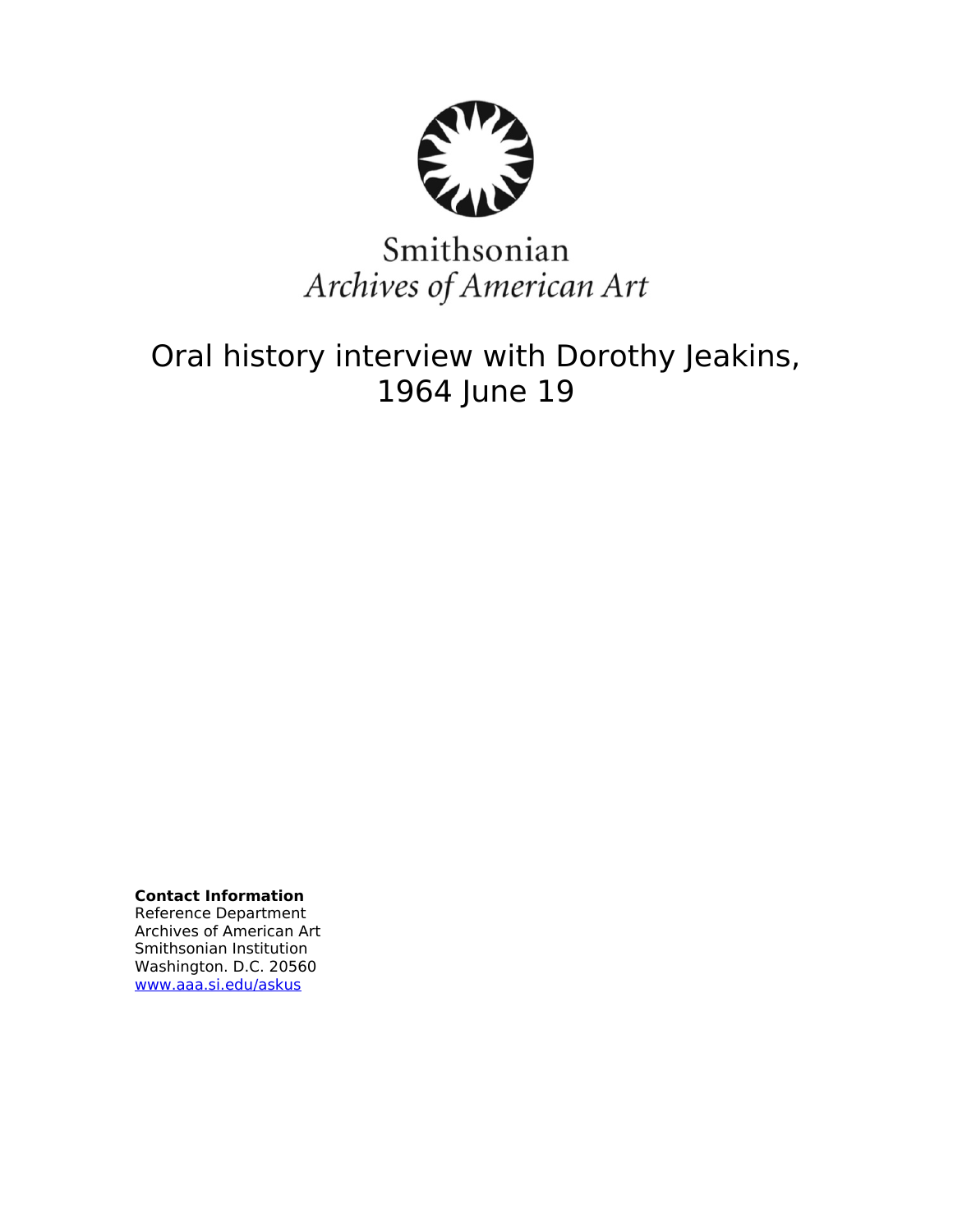# **Transcript**

## **Preface**

The following oral history transcript is the result of a tape-recorded interview with Dorothy Jeakins on June 19, 1964. The interview was conducted by Betty Hoag for the Archives of American Art, Smithsonian Institution.

#### **Interview**

BETTY HOAG: This is Betty Lochrie Hoag interviewing Dorothy Jeakins, who was the youngest woman artist on the Projects in Los Angeles. She did lithographs, oils, many kinds of easel paintings and is today a freelance costume designer. Miss Jeakins, before we start talking about the Project (which is what the archives wants to know particularly) I wanted to ask you a little about your own life. Where were you born and when?

DOROTHY JEAKINS: I was born in San Diego in 1914, January 11th.

BETTY HOAG: And where did you receive your education?

DOROTHY JEAKINS: When I was very small, about four, I went to a Montessori School in San Diego.

BETTY HOAG: I didn't know they had one then.

DOROTHY JEAKINS: It was one of the first ones in the United States. I learned to read and write before I was six, and to draw also. And when I was in kindergarten I made a drawing of President Wilson who had come to San Diego to speak at a war-bond rally, as I remember. Someone took me to see him and I made a drawing of him. They reproduced it in the newspaper. Someone showed me the newspaper, and I was astonished that it was good enough to (you know) be printed. That's the first that I was aware that I had any drawing ability; I didn't know that I had. I was unaware of it before that.

#### BETTY HOAG: Have you kept that?

DOROTHY JEAKINS: No, I don't know where it is. I understand you could find it on microfilm in a library if you like, but it doesn't matter; it's just lost. Then I went to public school in Los Angeles from first grade through high school and when I was a senior at Fairfax High School here I was one of three persons given a State of California Scholarship at Otis Art Institute. There were two boys and myself. In the fall of that year I started at Otis as an art student, although I had been at Otis as a twelve-year-old in a Saturday children's class.

BETTY HOAG: Is that where you met Mrs. Billings?

DOROTHY JEAKINS: Miss Billings, Lucy Billings, who had been an art teacher in the Pasadena school system and I feel she did more for my life at that age than anyone I had encountered. She really made me aware of graphics and color and all the riches of the world in poetry and writing, and other paintings. I was a student there for three years and then the depression got more severe and I found myself really unable to cope with either eating or being a student or buying paints or the other problems that came along. I had to apply for relief which was a requisite of qualifying for the Federal Art Projects at that time; although others, apparently the experienced artists, were taken in on merit. Those who were older and justified their place in the community as creative painters, you might say. However, I was untried, so to speak, and had to go through that process which was rather trying since I realized how little I had and how little I knew. I was put on the Federal Art Project after doing illustration work for the Los Angeles City Planning Commission and (I think) the Park Department, various curious jobs I was assigned to which needed illustrators. Then the Federal Art Project took me on and I painted for about a year, I believe, and then went into a division of lithography and print making. We had our own press and…

BETTY HOAG: As part of the project?

DOROTHY JEAKINS: Yes. That was under…

#### BETTY HOAG: Mr. Feitelson?

DOROTHY JEAKINS: No, it was under Stanton-Wright at that time. It was a leap forward for me and a chance to really work and draw for hours on end without pressures and anxiety and…

BETTY HOAG: Where did they keep the press and where did the artists work?

DOROTHY JEAKINS: The Federal Art Project was on 7th Street across from Westlake Park, in the upstairs of one of the buildings which is still there. It had several floors, if I remember, and we worked in various rooms. It was just in that one place as I recall.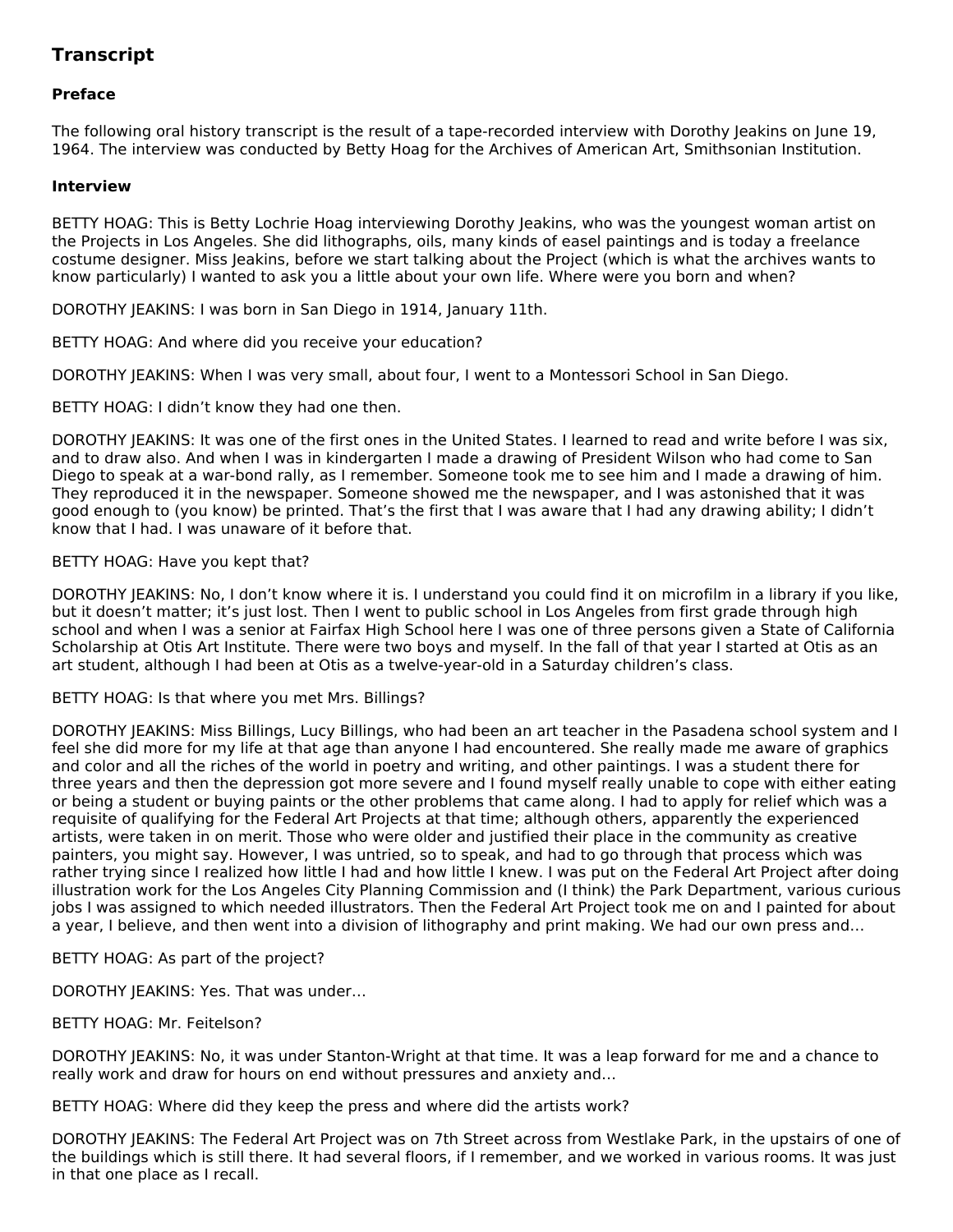BETTY HOAG: And were you able to work all day?

DOROTHY JEAKINS: Oh yes.

BETTY HOAG: Some of the artists were only required to turn in one painting a month, I understand?

DOROTHY JEAKINS: No, I would go there every day and work. I had a stone and learned to screen a stone. And we worked on zinc also.

BETTY HOAG: Who were the teacher at the time, do you remember?

DOROTHY JEAKINS: We didn't have teacher, we didn't need teachers. We did have a printer (whose name I can't remember) who ran the press, which is a highly technical process. He did all the printing but we all stood by and helped to familiarize ourselves with it. We pulled our own proofs and so forth. Then I got myself of the Federal Art Project because I felt I shouldn't be so dependent and should be out in the big world, not just accepting what was really a temporary measure to help people. I thought I should stir myself to help myself.

BETTY HOAG: About how long do you think had you been on it?

DOROTHY JEAKINS: Close to three years.

BETTY HOAG: And what did you do after that?

DOROTHY JEAKINS: After that I went out to seek my fortune and I had a terrible time. I did odd jobs commercially and anything I could do that involved drawing. I helped paint a mural in a department store; and I did little tiny "spot ads" for the newspaper; and I did book-plates; and I did portraits for people. I did anything to make a bit of money to eat.

BETTY HOAG: You were by yourself at that time?

DOROTHY JEAKINS: Yes, I was.

BETTY HOAG: Eventually, how did you get into costume illustration?

DOROTHY JEAKINS: Well, when I had been in high school I became enamored of the whole world of costume and past times and wanted to be part of it and part of theater. But I didn't know what it was about; This was a world I had never been exposed to and knew nothing about. So one of my teachers (whose name was Frederick Monhoff, who gave a design course) tried very hard to make me a pupil of costume and theater. In the corner, off by myself, he gave me assignments and tried to cope with what I wanted to know. He would bring plays in and say, "Now, read the play and imagine designing for the play and pretend that you have someone asking you to do this." I think the first play was Within the Gates by Shaun O'Casy and the second one was Four Saints in Three Acts. Oh, there was a Yates play and an O'Neill play. These were all imaginary assignments and I took them very seriously. So I began on an education in another direction which has continued to this day, and it fortunately has been my survival. I've been able to use my early training as an artist to function professionally in the theater and in motion pictures.

BETTY HOAG: Oh, isn't that wonderful! I wondered if you had done any work with or for Mr. Wright at the time because that was when he had the Santa Monica Little Theater.

DOROTHY JEAKINS: No, I didn't. I put my dreams away when I was on the Federal Art Project you might say, and simply picked them up later. It's been a very slow accretion of experience for me, self-education principally.

BETTY HOAG: Well, it's been increasingly moving, which is a very exciting thing. This has been something that certainly must have kept you very busy all these years because you also were married and raised two boys by yourself, I understand.

DOROTHY JEAKINS: Yes, I was married briefly to a very nice man who came from Vallejo and …

BETTY HOAG: What was his name, for the record?

DOROTHY JEAKINS: Raymond Dannenbaum originally. He changed his name to "Dane" after the war and went to his estate in Europe to live. He came from a third-generation California family, in the San Francisco Bay area. However, we weren't married very long; the upheaval of the war really separated us, I think more than any other factor. I picked up the pieces of my life after that and found I had two very young children and my abilities had atrophied entirely; so I had to begin at the bottom again, as I had done before when I was younger.

BETTY HOAG: Did you begin with free-lance costume?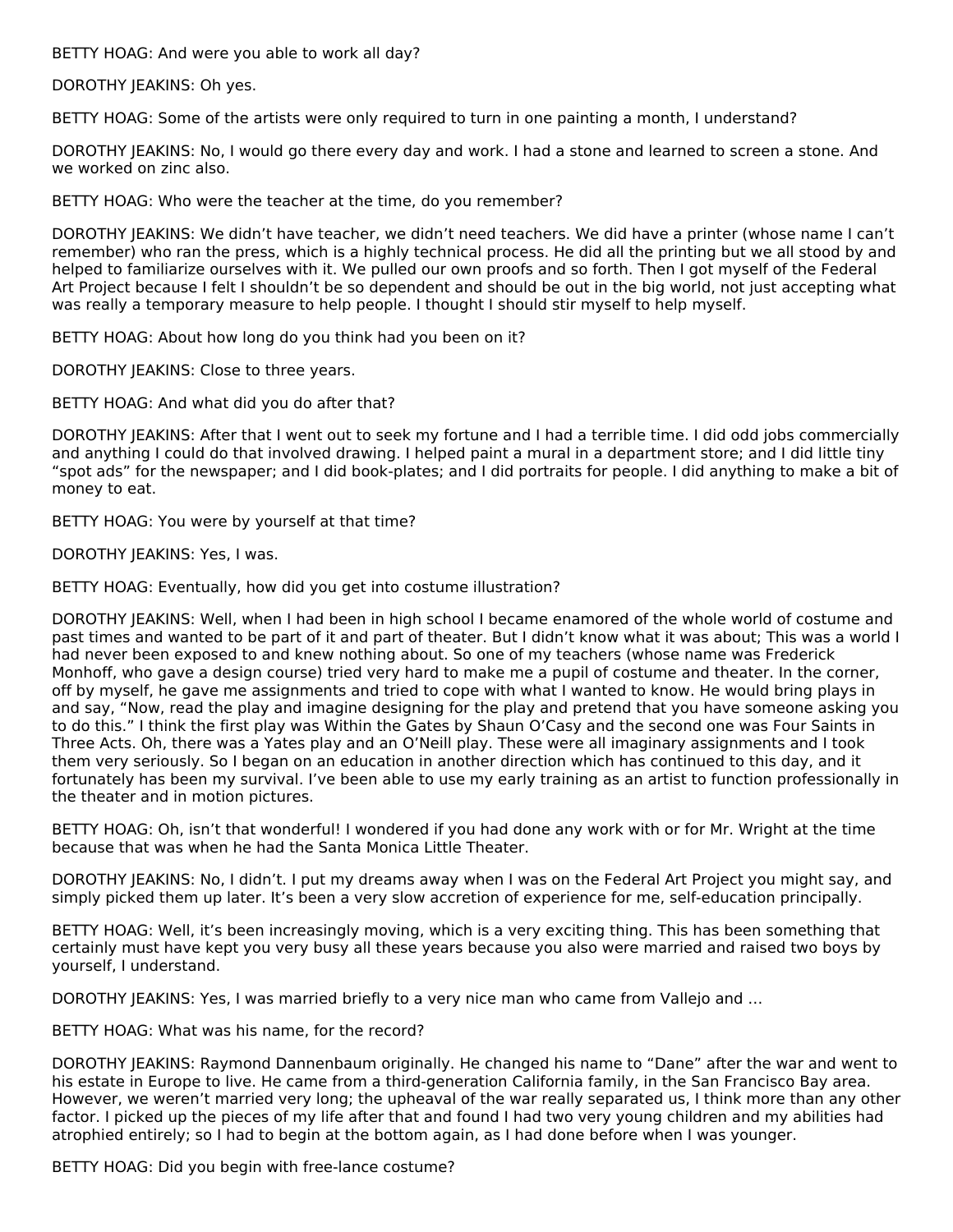DOROTHY JEAKINS: Yes. I tried and suddenly skill came back, and hope came back, and I began to work at Magnin's Store, and I have a job at a film studio. I worked at Walt Disney's in the color department, and gradually one assignment led to another. All through these years I have kept on drawing, however, and I feel that my work should be as beautiful as possible.

BETTY HOAG: It certainly is, from what I've seen already!

DOROTHY JEAKINS: Nothing seems uninvested to me. All that we take in while young, or on the way, comes out again in terms of intake-output.

BETTY HOAG: I was interested to hear that you'd done work for the studios because at the same time you were at Otis Art Institute you went to the Art Students' League where Mr. Wright was teaching. In fact, you were one of the very first women who was ever allowed in the Los Angeles Art Students' League. Many of the students that I've talked to have told me that they had friends who were in different departments (especially at Paramount, apparently) at that time who got into commercial work which, after the Federal Art Project was over, secured them permanent work of the commercial kind.

DOROTHY JEAKINS: Right, exactly.

BETTY HOAG: Could you tell me about some of those people because so few people were there and remember about them, and it is interesting.

DOROTHY JEAKINS: The time that I was there was toward the end of it. It had been active for a number of years, I guess more or less an all-male set-up. I was there in '32, '33, '34, '35. Periodically I would in the evening and draw from the model. Everyone contributed to pay the model fee and worked rather hard and quietly for two or three hours at night. Jimmy Redmond who was the director, painted in the studio in the daytime and also slept there. Then we'd pass the tin pie pan … Benji would pass this…

## BETTY HOAG: Benji Okubo?

DOROTHY JEAKINS: Yes, he'd collect nickels and dimes and go out to a coffee shop and pick up the stale donuts and unsold pies for half-price and come back. Coffeee would be made in a big old kettle and everybody would talk and have a snack, and then people would drift off into the night. Sometimes at midnight, I was young and shy and very thrilled to be part of the talk; just to listen, really; and to hear Wright speak on one of his returns from Europe. He gave some marvelous lectures on Oriental art and esthetics, which brought many people on those nights when he spoke. It used to be terribly crowded, people standing up trying to hear.

BETTY HOAG: These were the Saturday nights or Monday nights –whenever it was?

DOROTHY JEAKINS: I think so, yes, I think so. And most of the time it was just quiet, really uninstructed drawing class.

BETTY HOAG: Before we went on the tape you were saying that you felt Mr. Wright had been such a tremendous influence on all of the artists because of his Oriental painting…

DOROTHY JEAKINS: Oh, good lord, yes! He was a prophet ahead of his time, I think, sensing and foreseeing the push or Orientalism on this coast which has been very strong. It has gone on across the United States in decoration and color sense and had an effect, I think, on the arts to a degree.

BETTY HOAG: What about the effect of the European painters at the time? Mr. Wright, of course, had been to Paris and worked and I believe Morgan Russell visited while you were there.

DOROTHY JEAKINS: That's right. Again I have to apologize for having been so young, but my recollection is that there was a kind of uniquely West Coast school of painting then.

## BETTY HOAG: Really, already established?

DOROTHY JEAKINS: Yes, with a very original current in it. In San Francisco and down here. Not just the sentimental, realistic landscape painting – you know, mauve desserts and green eucalyptus trees, but a really unique strain of expression in art here; and in print making, and in printing, and certainly in architecture, lithography, and in graphics. It's a little hard to say. I think possibly the circle around Stanton was the strongest influence in the group shows at that time.

BETTY HOAG: Had he an influence on the photographers? And would you tell me again the names of the ones you mentioned who were active here then?

DOROTHY JEAKINS: Well, principally Edward Weston, who was on the Art Project at that time and who, even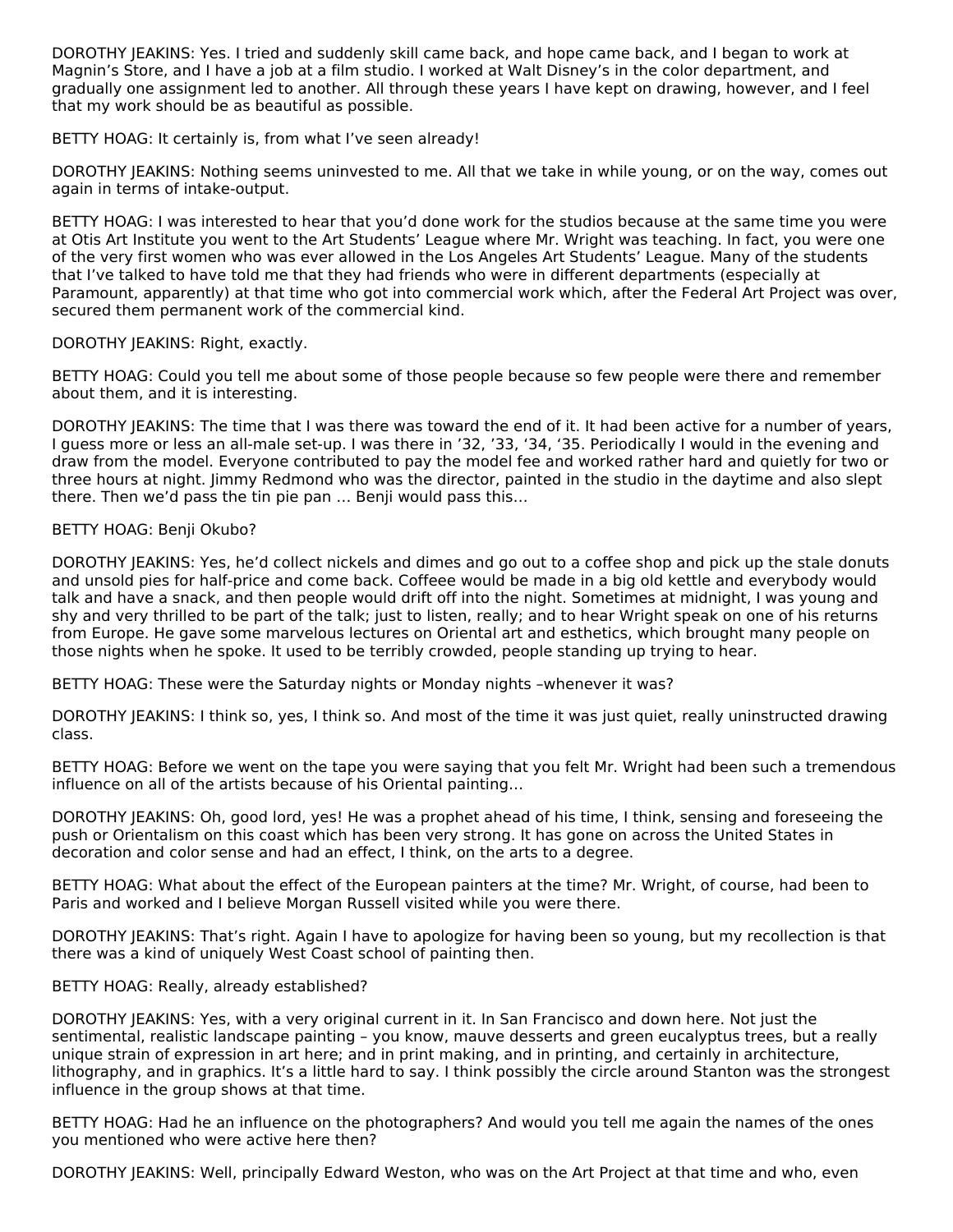then, was revered and somewhat famous, a man who was really deeply-loved by everyone around him.

#### BETTY HOAG: His son was about your age, wasn't he?

DOROTHY JEAKINS: Yes, Bret was also working with him and his other boys, Cole and Neal and I can't remember the name of the oldest son. Anyway Ansel Adams was working up North and Imogene Cunningham. They were the so-called "giants" at that time, in their generation. Edward worked in Carmel and down here also. But there was much moving back and forth. In print making Paul Landacre, Arthur Millier, Lucy Billings (who I mentioned was my teacher), and Conrad Buff – persons of this level.

#### BETTY HOAG: They were all really established artists at that time?

DOROTHY JEAKINS: Oh yes, yes. Millard Sheets was very young and showing all the time, marvelous exhibitions of juicy wet California watercolors; every six months he'd have a show; very prolific. Stanton [Wright] would show quite frequently. Benji (who was my teacher and had been Stanton's pupil) worked as a janitor and as a gardener, and painted in his free time, and took me on as a pupil "in the corner." I learned a great deal from him – literally through Stanton, but also through his own sense of Oriental esthetics, although he was a Cezanne scholar.

#### BETTY HOAG: Oh, he was!

DOROTHY JEAKINS: Benji was. Cezanne's painting principles were very strong to him and he was very verbal about them. El Greco also and Poussin… these were persons whose painting we would analyze the last hour of the day, take apart and reconstruct, structurally analyze. I learned a great deal about composition this way. I owe Benji a great deal, more than anyone else, I think, due to his patience and his scholarship and his talent.

BETTY HOAG: He must have been a very fine person to take on this little girl! I wish you would tell the tape (as you told me) about how you went down to these classes; I think it is quite interesting.

DOROTHY JEAKINS: Oh, well, I was poor when I was young, and grew up somehow, I'm sorry to say without supervision. I had a great deal of free time to myself. I used to run around Los Angeles on street cars or walk cast distances to get to the public library to take a book out or just to be alone and read and look at art books. The first year at Otis I only had the scholarship, I had no support from my father (who had left several years before); and I was unable to accept the scholarship unless I worked as a servant after school and weekends; and I did this. I moved in with a family and functioned in this way. When they could, after the dishes were done, they would let me have the evenings to myself. So I would walk about ten blocks to the end of the bus line; get on the bus; go to downtown Lot Angeles at the other end of the bus; get off; walk about seven blocks through a part of the downtown area which was really rather sinister and dark and full of winos and bumps and old men. I was terrified , and I would scuttle along, walking as fast as I could as though I knew where I was going, and just make it up the stairs and into the class—usually late but with time enough to be able to draw for a couple of hours and to be part of this world which seemed to have let me in the door. Then when it was over, once in a while someone would walk me to the bus because it was by then close to midnight. That was more or less '31, '32. Then the extreme fatigue of trying to do dishes and mind the baby and go to school began to be very telling. The director of the school called me in one day and asked me why I was going out under the trees to sleep and rest. And I had to tell him it was because I was so exhausted. So he said he would try to solve something. He went to a woman here in Los Angeles who arranged a place for me to live at the Three Arts Club which was active then. They gave me a little room and my meals, which were delicious; and I had all care and anxiety taken away from me for a while and was able to go to school (which was quite a long walk in another direction). And an arrangement was made with Harry Chandler, who was the publisher of the Los Angeles Times, to give me thirty dollars every month for art supplies and pocket money. I was to have been given this anonymously but I learned a year or so later that it was from him because his father-in-law had founded the Otis Art School, and he felt very attached to it: any worthy student he was eager to help. And that helped me along through that period. However when the Art School scholarship was over I was again out in the depression without any means of support. And that's how things led to the Federal Art Project. I was then 19 and 20. It was a series of economic pressures which I survived.

BETTY HOAG: Well, the Project was certainly one of the things that was very beneficial to you from an "eating" standpoint.

DOROTHY JEAKINS: Eating and productivity. It was thrilling to be able to sit and draw. Stanton, I remember, came up to me one day and said, "Damn it, stop looking out the window and dreaming about the trees!" He said, "Draw the trees. Draw! Put it on paper! Get to work!!" It was what I needed. He made me work; I think he was the first person who treated me as an adult and with this kind of discipline toward application and objectivity.

BETTY HOAG: He must have been a very fine teacher.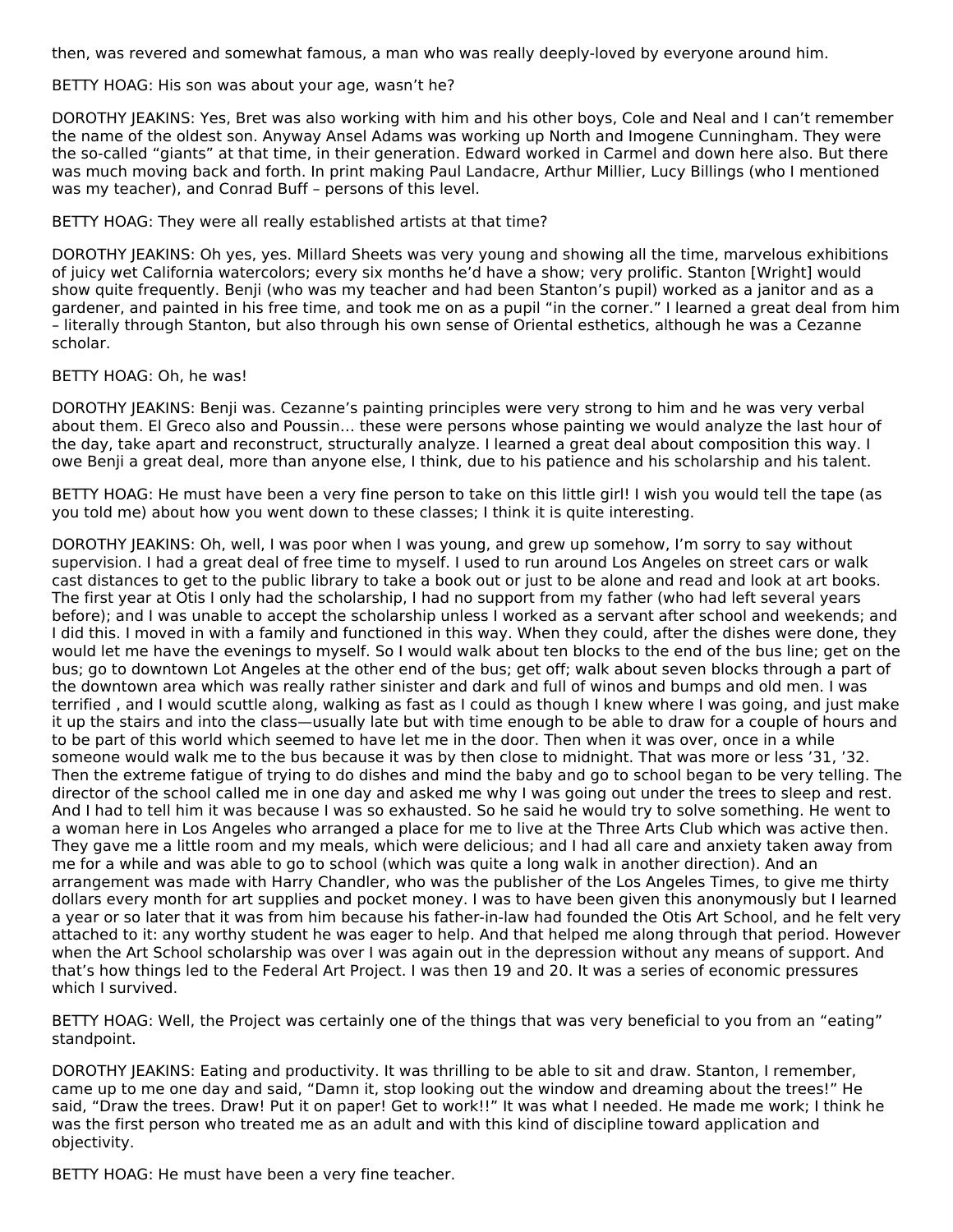DOROTHY JEAKINS: He wasn't a teacher as much as a force; and I think he is a force to this day. He breathes this meaning, this significance, I think. He is a man who influences everyone around him, and always has, I guess. But that's what he did for me in particular then – gave me a kind of focus on the problem at hand, which was to turn out a good lithograph.

BETTY HOAG: What other women were in the school when you were there?

DOROTHY JEAKINS: At Otis?

BETTY HOAG: No, at the Art Students' League.

DOROTHY JEAKINS: A friend named Marion Blanchard used to go with me at times.

BETTY HOAG: Was she part of the Project?

DOROTHY JEAKINS: No, she hadn't been. She just was a dear friend. We are friends to this day. I just don't remember who else was there. Many men…

BETTY HOAG: I wondered if there were many of them who had been at the League who later were on the Federal Arts Project. I've been trying to trace influences of the men who were teaching at the League on the work done for the Project.

DOROTHY JEAKINS: I couldn't answer that. Others will have to tell you. You must interview Benji Okubo.

BETTY HOAG: Oh I certainly will. I'm happy to know where he is now. His work was not at all like Hideo Date's then, was it?

DOROTHY JEAKINS: A little, yes it was. But Benji worked in oils.

BETTY HOAG: I see.

DOROTHY JEAKINS: In a technique which was not unlike Wright's at the time, but which was intensely classic; the use of paint and glazes and undercoating and a real knowledge and appreciation of pigment and chemistry of paint. In other words, there was a craftsmanship about him that Wright always insisted upon and which was transferred to his students and those around him, of the craft of painting, the craft of squeezing a tube of paint, the craft of cleaning a brush and preparing the canvas.

BETTY HOAG: You must have been in the Project at the time that Mr. Wright left and Mr. Feitelson took over and organized the groups with heads of departments, for instance, of easel painting and graphics…

DOROTHY JEAKINS: I think I left about then; I think so.

BETTY HOAG: You mentioned having done some mural work after you left the Project. Had you done any on it at all? Mural work was rather new at that time.

DOROTHY JEAKINS: No, not particularly, no. Actually I have been most engrossed all my life in drawing and in fine drawing. And I draw, that's my expression.

BETTY HOAG: There are some of the people who are dead now so I'm asking everyone I can about them for their memories, since nothing was written about them at the time. For instance, did you know Ben Berlin?

DOROTHY JEAKINS: No, I didn't. I knew who he was, but didn't know him.

BETTY HOAG: Or Durstin?

DOROTHY JEAKINS: No, no.

BETTY HOAG: Or Hugo Ballin?

DOROTHY JEAKINS: No, no. I knew their work.

BETTY HOAG: Lucien Labaudt?

DOROTHY JEAKINS: No.

BETTY HOAG: Rico Lebrun you said you knew.

DOROTHY JEAKINS: Yes, bless his heart. I met Rico and Constance, his wife, through Bill Brice, the painter, and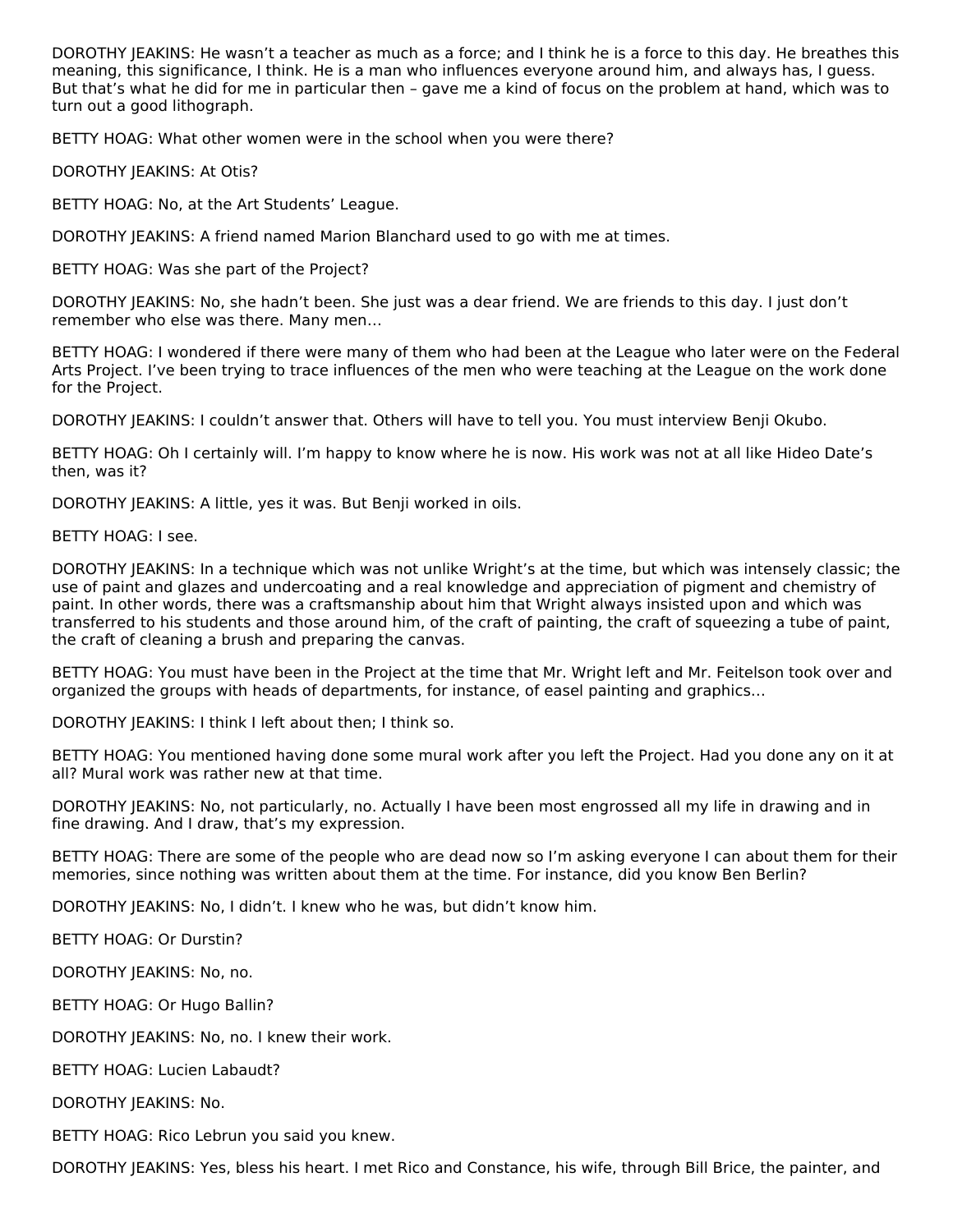never had a dearer friend than this man. It was through Rico that I was recommended for a Guggenheim two years ago; through his insistence and recommendation I was given one, which was one of the other most wonderful things that ever happened to me and allowed me to study in the Orient for a year.

BETTY HOAG: Did you study costume?

DOROTHY JEAKINS: Yes, classic Japanese theatre costume, not costume. Rico wasn't a teacher, he was a beloved friend.

BETTY HOAG: Had he also been your teacher?

DOROTHY JEAKINS: No, no. I was not a pupil.

[note: Mr. Lebrun had passed away only a few days before this interview. I regretted having asked about him – especially since he was not on the Project. He was one of the great forces in California art and very important in influence here. Miss Jeakins had some of his paintings in her home, of course.

BETTY HOAG: Did you know Lucile Lloyd?

DOROTHY JEAKINS: No.

BETTY HOAG: I may as well finish all of these. Knud Merrild?

DOROTHY JEAKINS: I knew his work. No, I didn't know him.

BETTY HOAG: You mentioned Jimmy Redmond…

DOROTHY JEAKINS: Jimmy, yes. A lovely man, and that's all I can say; how dear he was, and how he worked, what he looked like; I remember everything about him. I wasn't his pupil either.

BETTY HOAG: Mr. Wright must have thought highly of him…

DOROTHY JEAKINS: Oh, yes.

BETTY HOAG: …sending him out to Montana with Mr. Stevens for the Project.

DOROTHY JEAKINS: Yes, that's right.

BETTY HOAG: You said that you had mostly been interested in drawing and making lithographs. I know that the catalogues in Los Angeles County Art Museum for 1939 had a whole group of your lithographs. Then Frontiers of American Art, published about the same time, had two of the same ones. One of them was called Tejon Hills.

DOROTHY JEAKINS: Tejon.

BETTY HOAG: I looked it up on the map and…

DOROTHY JEAKINS: At the Tejon Ranch.

BETTY HOAG: Oh, it is down at Palos Verdes?

DOROTHY JEAKINS: No, Tejon is 90 miles north or here on the way to Bakersfield.

BETTY HOAG: Well, did you live there, because there are several of these prints that have that name?

DOROTHY JEAKINS: No, it was a coincidence that when I was in Otis Art Institute I was taken up there by an elderly couple, and the caretaker and his wife were distant cousins of Harry Chandler; so again because of the art school, they invited me back as a guest. And for about a three or four year period I was always welcome there. I'd go on the Greyhound Bus and get off at the gate, and a cow-puncher would pick me up in a truck. I could spend three or four days or a week all alone there. I did a lot of drawing and walking and dreaming, and some of my good drawings at that time were done up there, landscapes and trees and buildings and so on.

BETTY HOAG: I hope you still have some of those. I'd like to see them.

DOROTHY JEAKINS: I may.

BETTY HOAG: Good. Also there was one of your oils in the show at the Museum called White Pitcher…

DOROTHY JEAKINS: Oh, really? I had forgotten about that. Had forgotten completely.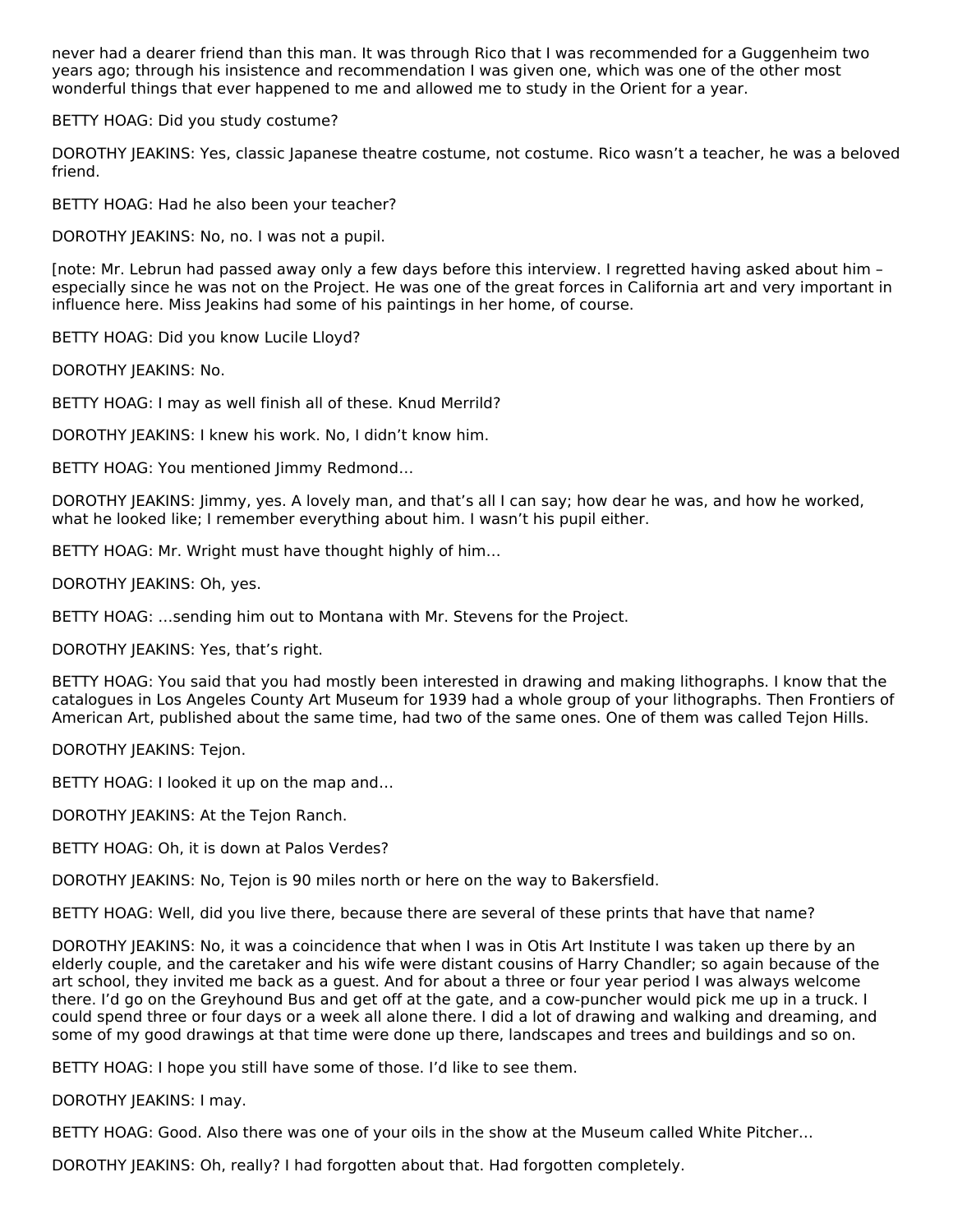BETTY HOAG: It would be strange if you did remember the names of all of them! I wondered if you can tell me anything more about the Project that I haven't asked you? Can you think of anything that would be interesting for the tape?

DOROTHY JEAKINS: No, except that when I went to Japan I took in boxes all the papers that I had had which I had not read, meaning to weed through them. When I was in the hospital in Japan I had this great collection of documents on my bed, and I was going through each one -- all that monthly, weekly records of time, and so on. The Federal Art Project material was all intact. I may even still have them.

BETTY HOAG: Oh, good!

DOROTHY JEAKINS: Well, I don't know if I've thrown them out since, but I may not have. It brought a great deal back to me. Being 19, and being 20, and being shy is a terrible handicap.

BETTY HOAG: Much of it passed over your head?

DOROTHY JEAKINS: You are not in the inner-circle of older people. You are there, but you are on the outside in a way, I don't know. I guess I was living from day-to-day when I was that age, trying to survive, glad to be alive.

BETTY HOAG: In general, don't you think that the project did a wonderful thing for the arts too?

DOROTHY JEAKINS: Oh, my God yes! Oh absolutely! I was so thrilled to be included. I can't tell you. Because good painters were on it, the best in Los Angeles…

BETTY HOAG: Men you never would have had a chance to study with… or know?

DOROTHY JEAKINS: …Or be near. Exactly! It was enormous. And the feeling about Roosevelt in those days, and what was happening to the country, was terribly exciting. And it was exciting to be poor. I have walked many a mile in Los Angeles to save a .05 cent car-fare expense. I had one pair of shoes which were tennis shoes; I used to scrub them and wash them once a week so I'd have clean shoes. Everything was dear in those days. We could eat for 25 cents in Chinatown.

BETTY HOAG: But everyone was in it together; there was something stimulating about that.

DOROTHY JEAKINS: Well, my friends seem to be. We weren't bums, or drifters, bohemians, or beatniks. We were there. We were Californians, I think most of all. Many of my friends were of the Japanese group. And Tyrus Wong, who was Chinese, was the same age. His father had been a coolie from Canton, South China. He'd come as a child, on a quota; and he lived in a slum in downtown Los Angeles; and never had enough to eat. Neither did I. But we'd put our dimes together, and laugh a little, share our meals, all of us, Date and Benji and a painter names Ito and the son of a Japanese actor, Sesu Hikawa was there. We used to play Japanese card games on our lunch-break at noon, in the garden, and talk and… I did a great deal of listening, I'm sure, because I was that age. It was thrilling in a dreamy kind of way. We weren't bums…

BETTY HOAG: The odd names make me wonder if you saw anything of the eccentric Sadakichi Hartman when he talked at the League or…?

DOROTHY JEAKINS: I saw him once or twice and that was all. He was somewhat legendary and Enjar Hansen had done a wonderful portrait of him which is quite famous.

BETTY HOAG: And then Stoyana one, who was around and I think had been on the Project, and they say he was very much like Sadakichi. [note: so far I have no proof that he was on the Project, however!]

DOROTHY JEAKINS: Stoyana?

BETTY HOAG: Yes. He was a Magyar and wore his hair in a Beetle hair cut, as they call it today. He was at the League sometimes.

DOROTHY JEAKINS: I don't remember him. Maybe he was there before I was. Foujita [well-known French artist] wore his hair that way too. Benji did too, a bit; Benji looked like an Apache – he looked a little bit terrifying!

BETTY HOAG: I've been interviewing Boris Deutsch. Did you know him at this time?

DOROTHY JEAKINS: Knew his work.

BETTY HOAG: It seems to me it was very strongly influenced by his German training although he...

DOROTHY JEAKINS: A beautiful artist…